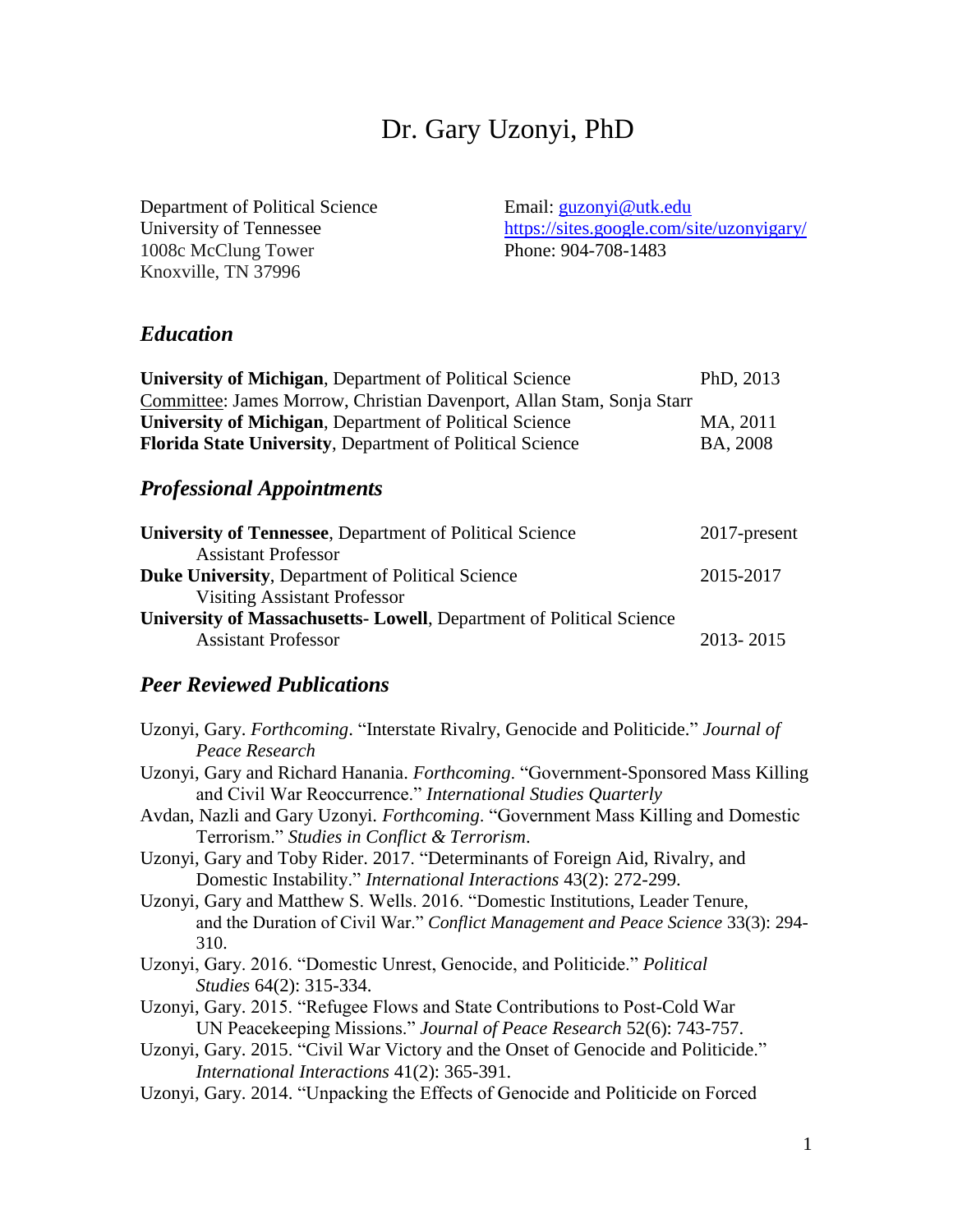Migration." *Conflict Management and Peace Science* 31(3): 225-243. Uzonyi, Gary, Mark Souva, and Sona Golder. 2012. "Domestic Institutions and Credible Signals." *International Studies Quarterly* 56(4): 765-776.

## *Other Publications*

- Uzonyi, Gary. *Forthcoming*. "Review of Genocide: The Act as Idea." *History: Reviews of New Books*.
- Uzonyi, Gary. 2016. "Genocide, Politicide, and Mass Atrocities Against Civilian Populations." In *Oxford Bibliographies in International Relations*. Ed. Patrick James. New York: Oxford University Press.

#### *Papers Under Review*

Poast, Paul and Gary Uzonyi. "Multilateral War." Uzonyi, Gary and Victor Asal. "Discrimination as a Necessary Condition for Genocide" Uzonyi, Gary, James Walsh, and Beth Whitaker. "Resources and Killing"

#### *Papers in Progress*

Kim, Nam Kyu and Gary Uzonyi."Genocide and Post-Conflict Justice" Uzonyi, Gary and Jenifer Whitten-Woodring "The Media and Mass Killing in Post-Conflict Periods"

## *Grants, Fellowships and Awards*

FAHSS- Honors Fellowship Award. University of Massachusetts- Lowell, 2015. Emerging Scholars Selection. University of Massachusetts-Lowell, 2015. Merit Award. University of Massachusetts- Lowell, 2015. Peace Science Society's Walter Isard Award for best dissertation. Nomination, 2014 Rackham One-Term Dissertation Grant. University of Michigan, 2012-2013. Department Fellowship. Department of Political Science, University of Michigan, 2013 Kingdon Teaching Award. Department of Political Science, University of Michigan, 2013 Collaboration Grant. University of Michigan, 2011 (with Allan Stam) Travel Grant. American Political Science Association, 2011. Passed World Major Preliminary (Competency) Exam with Honors, 2010 Prestage-Cook Travel Award. Southern Political Science Association, 2009 Research Fellowship. Bernard Marcus Foundation, 2009-2013 University of Michigan Rackham Travel Grant, 2009, 2010, 2011, 2012, 2013 University of Michigan Political Science Department Graduate Student Fellowship, 2008 Phi Beta Kappa, 2008 Florida Academic Scholars Award, 2004-2008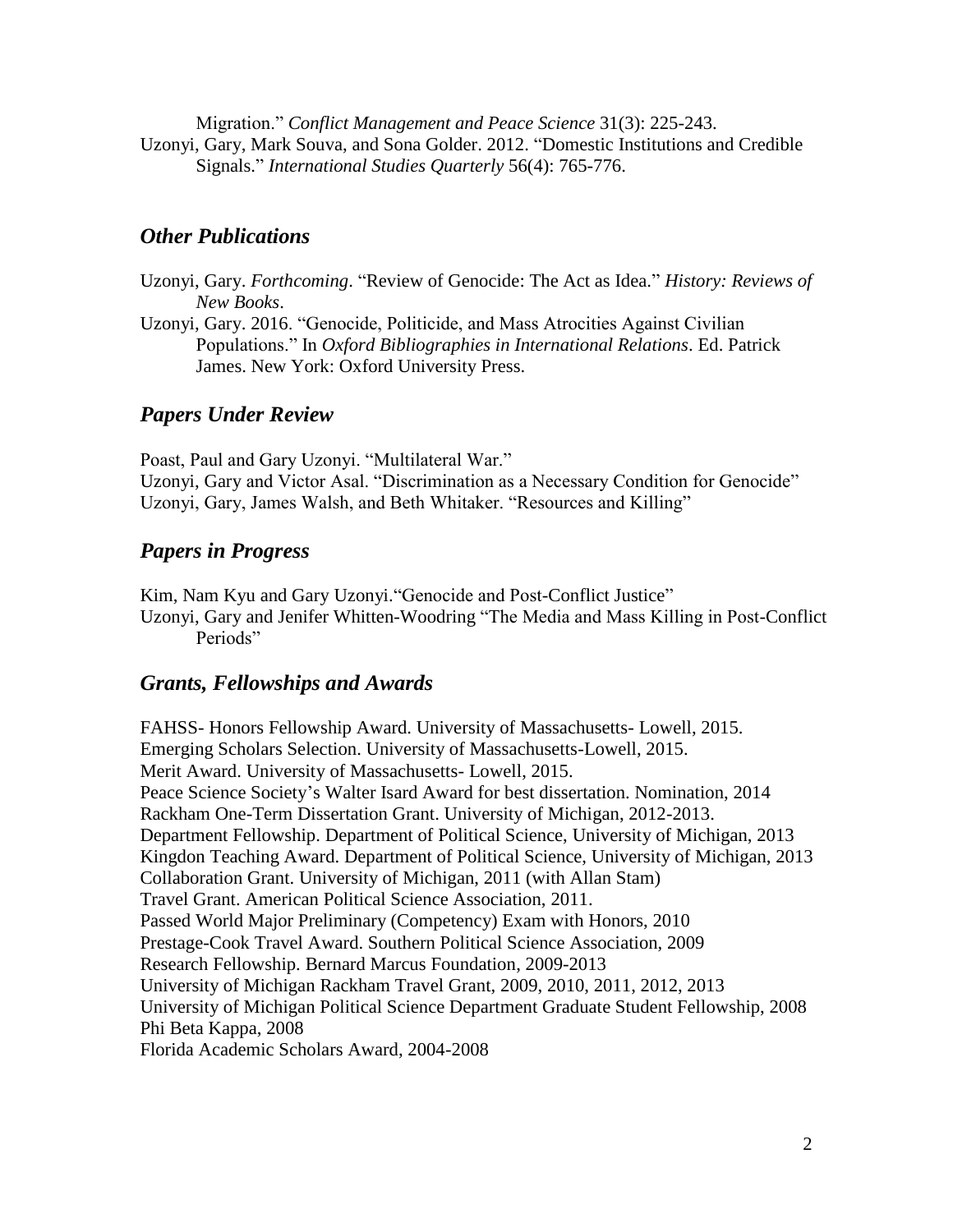#### *Select Conference Presentations and Invited Talks*

"Rebel Capacity, Government Uncertainty, and Atrocities during Civil War" Peace Science Society (International), Notre Dame 2016 "Rebel Capacity, Government Uncertainty, and Atrocities during Civil War" American Political Science Association, Philadelphia 2016 "Terrorism in the Face of Government Mass Atrocity" Peace Science Society (International), Oxford 2015 (with Nazli Avdan) "The Duration of Mass Killing" University of North Carolina, Charlotte 2015 "Genocide: History, Theory, and Prevention" High Point University 2015 "The Differing Logics of Genocide and Politicide" American Political Science Association, San Francisco 2015. "The Differing Logics of Genocide and Politicide" International Studies Association, New Orleans 2015 "Uncertainty as an Independent Variable: Applications to International Relations" Peace Science Society (International), Philadelphia 2014 (with Paul Poast and James Hardin) "The Differing Logics of Genocide and Politicide" American Political Science Association, Washington DC 2014. "UN Peacekeeping, Liberal Agendas, and Member State Contributions" American Political Science Association, Chicago 2013. "Uncertainty as an Independent Variable: Applications to International Relations" American Political Science Association, Chicago 2013 (with Paul Poast and James Hardin) "Protecting civilians at home and abroad: Why states participate in the liberal Post- Cold War collective security system" American Political Science Association, New Orleans 2012 "Why is Conflict Mediation Rare? Resolve and Signaling in Conflict Resolution" Midwest Political Science Association, Chicago, April 2012 (with Paul Poast) "Leader turnover and the duration of civil war" Midwest Political Science Association, Chicago, April 2011 (with Matthew S. Wells) "A New Measure of Audience Cost Generating Institutions" Midwest Political Science Association, Chicago, April 2010 (with Mark Souva and Sona Golder)

# *Classes Taught*

Bargaining and War Civil War Comparative Genocide Defense and Disarmament Human Rights and International Law

Human Security International Organizations Introduction to International Relations Research Design War in the Sovereign State System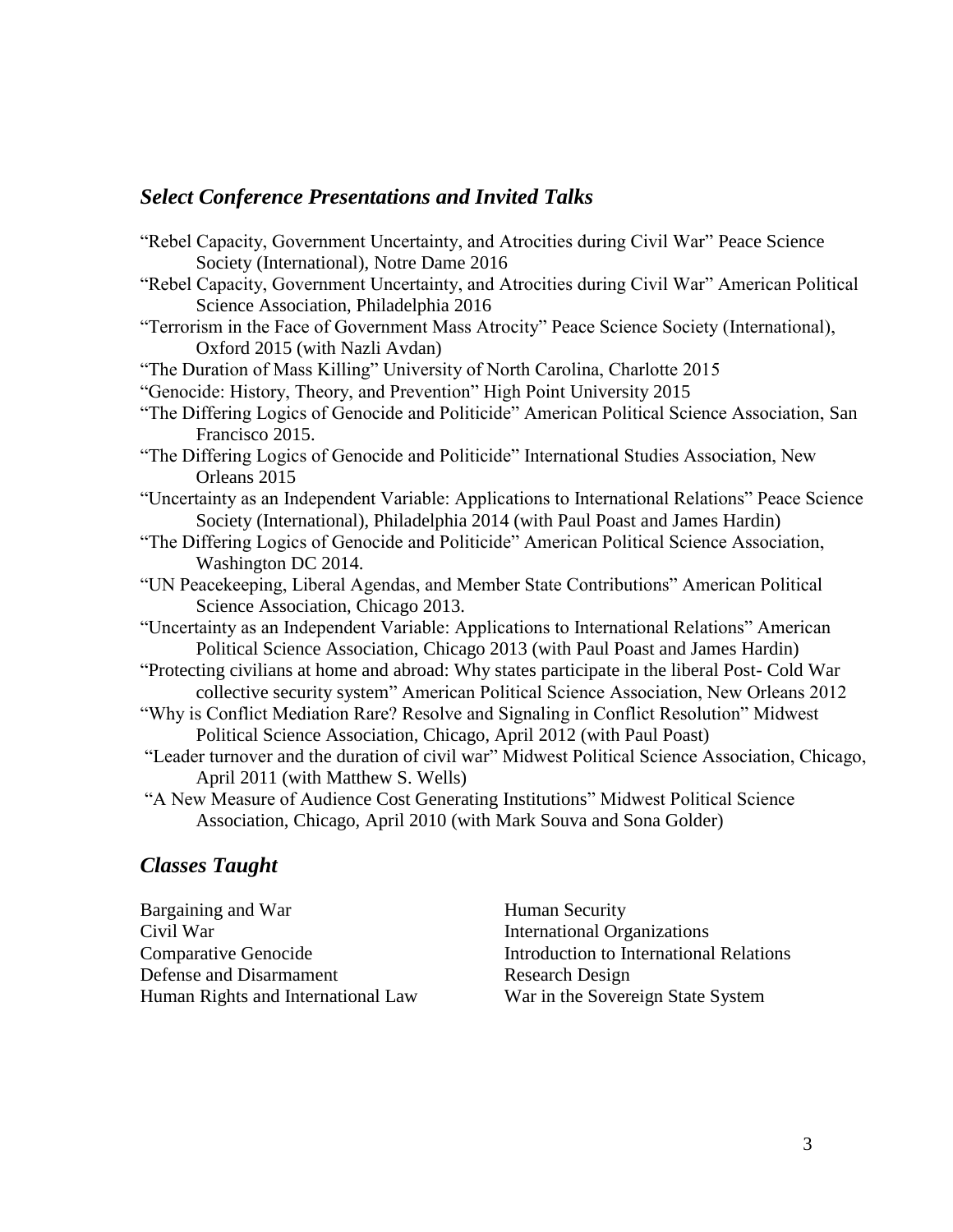#### *Service*

Reviewer: *American Political Science Review; Conflict Management and Peace Science; Economic History of Developing Regions; International Studies Quarterly*; *International Interactions*; *Journal of Peace Research*; *Journal of Politics*; *International Political Science Review; Political Research Quarterly; Political Science Quarterly; Political Studies; Review of International Organizations* Honors Mentor, UMass-Lowell 2015 Global Studies Comprehensive Exam Committee, UMass-Lowell 2015 Teaching Award Committee, UMass-Lowell 2015 Assessing Global Studies/Peace and Conflict Studies Committee, UMass-Lowell, 2015 Interdisciplinary Search Committee on Women in STEM Fields, UMass- Lowell, 2014 Admissions Committee, Global Studies, UMass- Lowell, 2014 Curriculum Committee, Global Studies Program, UMass-Lowell, 2013- 2015 Chair/Discussant: SPSA, 2012 (D); APSA, 2014 (D), 2015 (C), 2016 (C) Honors conversion project coordinator for Jon Vreede. University of Michigan, 2012 New Faculty Search Committee. University of Michigan, 2011-2012 Co-organizer of Research in Political Science Seminar. University of Michigan, 2011-2012 Graduate Admissions Committee. University of Michigan, 2011 Graduate Student Mentor. University of Michigan, 2009-2010, 2011-2012, 2012-2013 Honors conversion project coordinator for Stanislas A. Dupuy. University of Michigan, 2009

## *Activities*

| Co-Director. Politicide and Genocide Event Data (PAGED) Project. Duke University and        |
|---------------------------------------------------------------------------------------------|
| SUNY-Albany (with Victor Asal), 2015-2017                                                   |
| Consultant. "Rebel Foreign Support Project." University of North Carolina. Principal        |
| Investigator Patricia Sullivan, 2015- present                                               |
| Director. "Quantifying and Analyzing Government Mass Killing, 1900-2013" University of      |
| Massachusetts- Lowell, Honors Fellowship Program, 2015                                      |
| Research Associate. Center for Terrorism and Security Studies. University of Massachusetts- |
| Lowell, 2014-2015                                                                           |
| Director. "Providing Human Security" data collection project. University of Michigan        |
| Undergraduate Research Opportunity Program, 2011-2013                                       |
| The Missing Peace--Sexual Violence in Conflict and Post-Conflict Settings. United           |
| States Institute for Peace, 2012                                                            |

#### *Affiliations*

Phi Beta Kappa American Political Science Association Peace Science Society